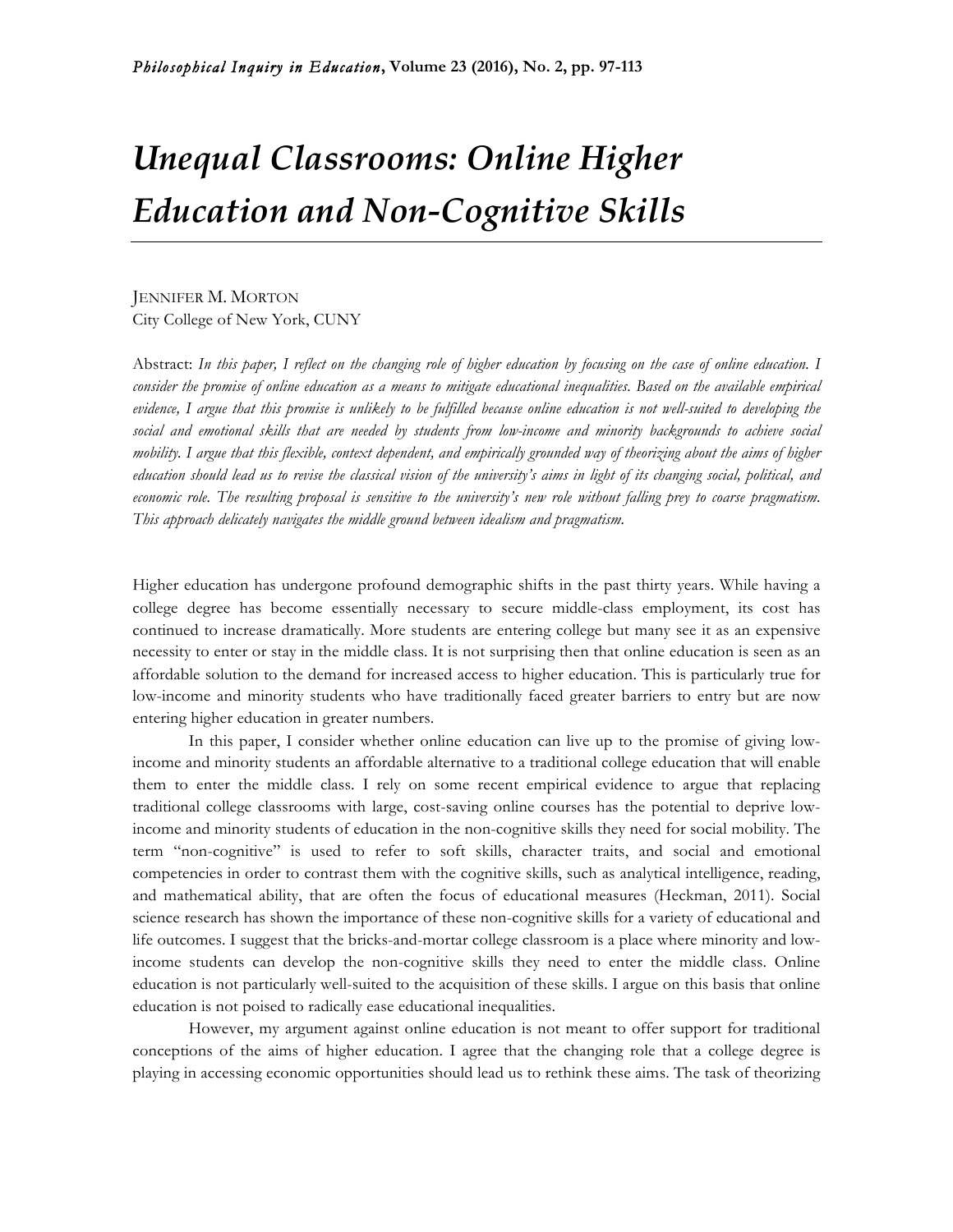about educational aims often falls on the shoulders of philosophers. However, as philosophers, our theorizing about the aims of education tends to happen at a distance from the social and economic conditions under which education is carried out. We often take ourselves to have dispensed with the bulk of the philosophical work once we have argued for a set of ideal educational aims that are timeless and universal, though we concede that further work needs to be done to implement them. The case of online education offers an example of how this philosophical methodology can lead us astray. Proceeding in this way can lead us to lose sight of how institutions of higher education can become complicit in deepening educational injustice by ignoring the changing and often unjust social and economic circumstances in which a university education is embedded. This paper is an example of an alternative, non-ideal philosophical methodology in which philosophical theorizing about the aims of education should be informed by our best social science regarding the social and economic conditions in which education is actually carried out. This method gives us ideals that are better suited to the particular historical, social, and economic context we currently face.

## **The Changing Face of Higher Education**

One of the most important shifts to have occurred in higher education in the United States is in the proportion of high school graduates going to college. The earliest records from 1869–1870 indicate that 1.3 percent of 18–24 year olds enrolled in an institution of higher education, most of them hoping to enter the clergy, research, or teaching. This figure did not reach 30 percent until the 1960s (Snyder, 1993). Recent data from the Bureau of Labor Statistics (2013) shows that 66.2 percent of recent high school graduates enrolled in an institution of higher education.

A second significant shift in higher education has occurred at the institutional level. Whereas at the beginning of the century roughly equal numbers of students enrolled in private and public schools, these days about two-thirds of full-time students pursuing a bachelor's degree attend public universities (Bowen, Chingos, & McPherson, 2009, p. 10). According to the American Association of Community Colleges (2013), 45 percent of undergraduate students are attending community college. In short, more students are entering college, most of them are choosing public institutions, and many of them are going to community colleges.

Reasons for these shifts are not difficult to ascertain. The median wage for someone with a college degree is \$63,430, whereas someone with only a high school degree can expect to make \$34,180 (Bureau of Labor Statistics, 2012). The unemployment rate for those without a college degree is more than twice the unemployment rate for those with a college degree (Bureau of Labor Statistics, 2013). On the other hand, college tuition has been rising dramatically. The cost of going to college has increased 1,120 percent over the past 35 years (Jamrisko & Kolet, 2012). Consequently, cash-strapped students are turning to public universities and community colleges to pursue their undergraduate education.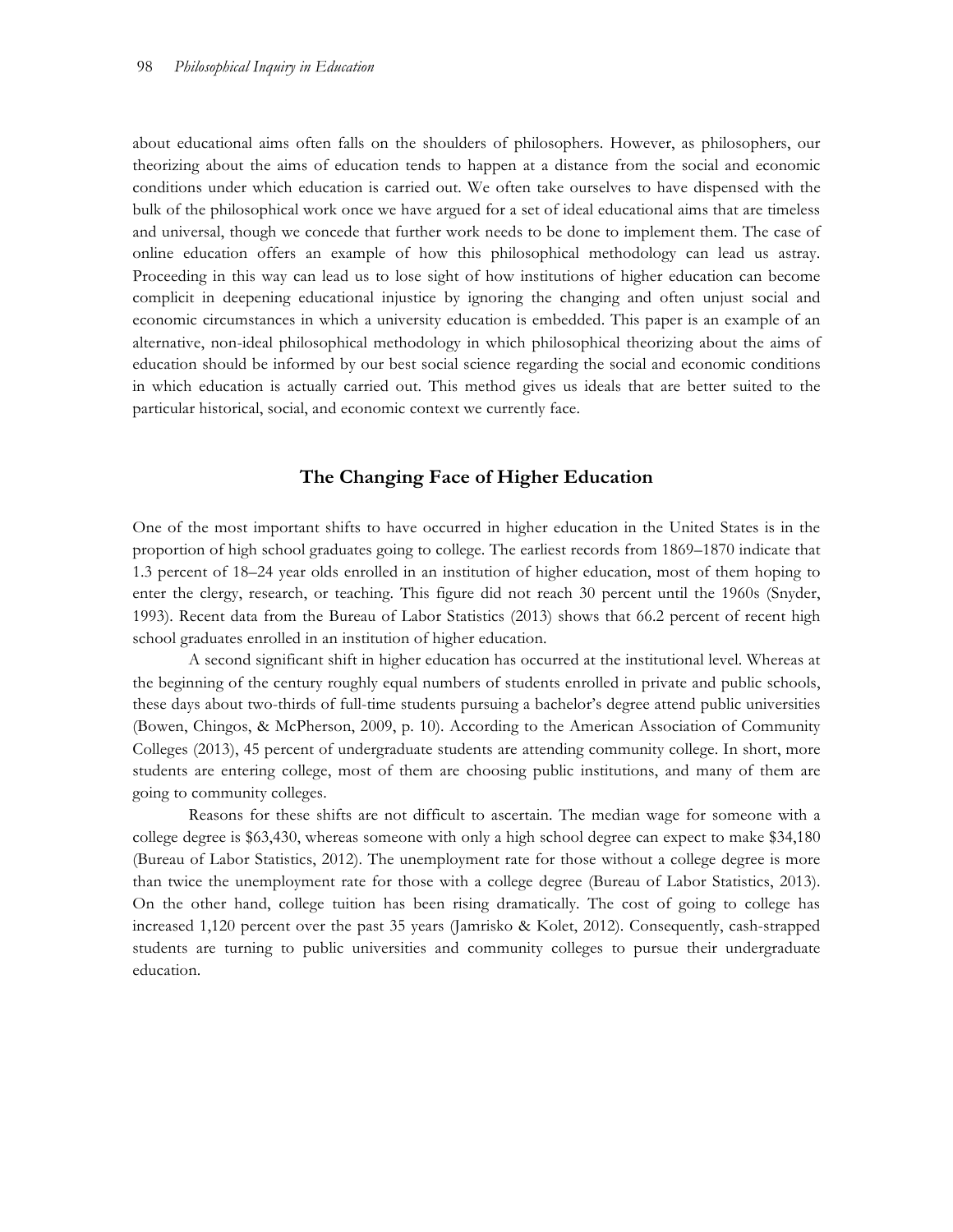## **The Traditional Aims of Higher Education**

Philosophers have proposed a diverse set of traditional aims for higher education, but most of them are rooted in conceptions of the university that predate the demographic shift discussed in the previous section. As such, these aims reflect the idea of the university as an elite institution attended by those seeking further education for its own sake, not out of necessity. The paradigm liberal conception of the university is exemplified by philosopher John Stuart Mill's address at the University of St. Andrews in 1867. Mill argues that "universities are not intended to teach the knowledge required to fit men for some special mode of gaining their livelihood. Their object is not to make skillful lawyers, or physicians, or engineers, but capable and cultivated human beings" (2011, p. 186). He then goes on to explain how the different branches of what we now consider the liberal arts contribute to that goal.

A second paradigm is that of the university playing a political role. In *Democratic Education* (1999), Amy Gutmann argues that one primary aim of the university is to foster academic freedom in order to protect a democratic society from the threat of tyranny—an incubator for Socratic gadflies (p. 174). According to this conception, the university fulfills its political role by fostering intellectual exploration. Philosopher Elizabeth Anderson (2007) has also suggested that the university's role is political insofar as it functions as the gatekeeper to elite positions in society. Anderson, however, engages in non-ideal methodology by arguing that the realities of segregation and economic disadvantage should lead us recognize that this political function of the university is best served when "more highly educated elites are genuinely responsive to everyone's interests" (p. 618). Universities achieve this by admitting and educating a diversity of students.

However, for the many students entering college out of necessity, these aims are not resonant. Of course, many students wish to emerge from college as capable and cultivated human beings, but given the increasing costs of higher education, they also wish to emerge fit to gain a livelihood and able to pay off student loans. Eighty-five percent of incoming college freshmen state that being able to get a better job was an important reason in deciding to attend college (Eagan et al., 2016). And though the critical and political function of the university is surely important, a majority of students are not spending thousands of dollars and years of study to keep the threat of tyranny at bay. Granted, the views espoused by these philosophers concern what the aims of education should be, not what students actually aim for or a description of how universities do function. Gutmann (1999), for example, does not think that a college education should be compulsory for a majority of students or that the university should be in the business of making up the educational deficiencies of primary and secondary education (pp. 172–174). But given that a majority of students are going to college, an argument that elevates the political role of the university as safeguarding academic freedom while ignoring the deficiencies in the K-12 education received by college students disregards the reality facing universities. Anderson is sensitive to how the realities of economic segregation and an increasingly diverse population should inform the university's mission. But given that most students are not attending elite universities, the view that she invokes of the university as a gatekeeper to elite positions is more reflective of its role thirty or fifty years ago than of the current state of higher education (Labaree, 2011). As I will argue, theories of the aims of higher education that ignore the changing role that universities play risk entrenching inequality.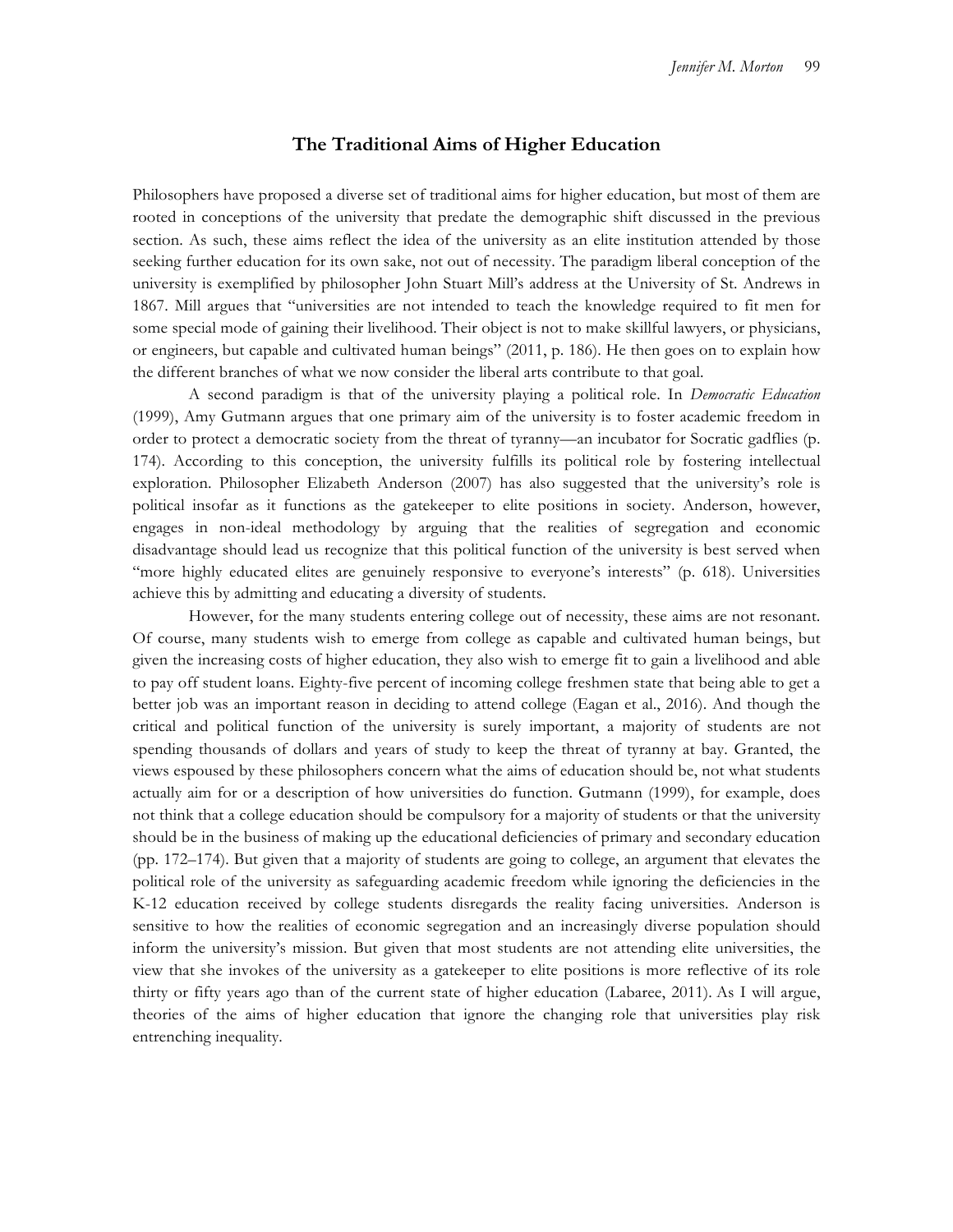# **The Aim of Online Higher Education**

In recent years, more students have been going online to meet their educational needs. In 2012, a third of all college students were taking at least one course online (Allen & Seaman, 2013). Interestingly, online higher educational institutions have been crafting their mission statements using ideas of equity, human rights, empowerment, affordability, and accessibility. Udacity, one of the providers of free massive online college courses, states: "Our mission is to bring accessible, affordable, engaging, and highly effective higher education to the world. We believe that higher education is a basic human right, and we seek to empower our students to advance their education and careers" (2016). Coursera, another prominent provider of free online college courses, makes a similar claim:

We envision a future where everyone has access to a world-class education that has so far been available to a select few. We aim to empower people with education that will improve their lives, the lives of their families, and the communities they live in. (2014)

These online institutions' mission statements would seem to be more resonant with the reality confronting students who see college as necessary for social mobility and entry into middle-class employment. According to them, higher education should not be a privilege reserved for elites looking to further their education for its own sake, but rather a right accessible to all. Though these free providers do not offer accredited bachelor's degrees, others, such as the much maligned University of Phoenix, charge tuition in exchange for a fully online degree. The fact is, however, that the rising cost of higher education at more traditional institutions is a barrier to entry for many students. This is why colleges and policy-makers are increasingly taking a look at online education as a possible solution to the pressure they are facing to increase access and lower costs. President Obama's plan for higher education will tie student financial aid to how affordable a college is, with the hope that this will drive institutions that rely on such aid to drive costs down further. The plan suggests online education as a cost-saving strategy for cash-strapped colleges (Office of the Press Secretary, 2013).

A report authored by a group including former presidents of Tufts and Princeton elucidates the various reasons why expanding online education would allow universities to increase access while keeping costs down (Bacow, Bowen, Guthrie, Lack, & Long, 2012). The two biggest costs universities face in increasing access come from hiring additional instructors and finding classroom space. Traditional college teaching is limited in this way; additional students require additional instructors and additional classroom space. An online lecture costs a fixed amount but it can be accessed by hundreds, thousands, or millions with little additional cost. One instructor can teach as many students as the technology will allow and those students can take those courses from the comfort of their own home.

However, affordability is not the only reason for colleges to turn to online education as a way of making college more accessible to students who have traditionally faced other barriers to entry. Students who have families or full-time jobs often find it difficult to complete their degrees because classes at bricks-and-mortar colleges are generally scheduled during the day. Students from rural areas often have to commute long distances or move, at great expense, to be able to attend college. Both of these problems can be mitigated by offering courses online that are accessible at any time and from anywhere.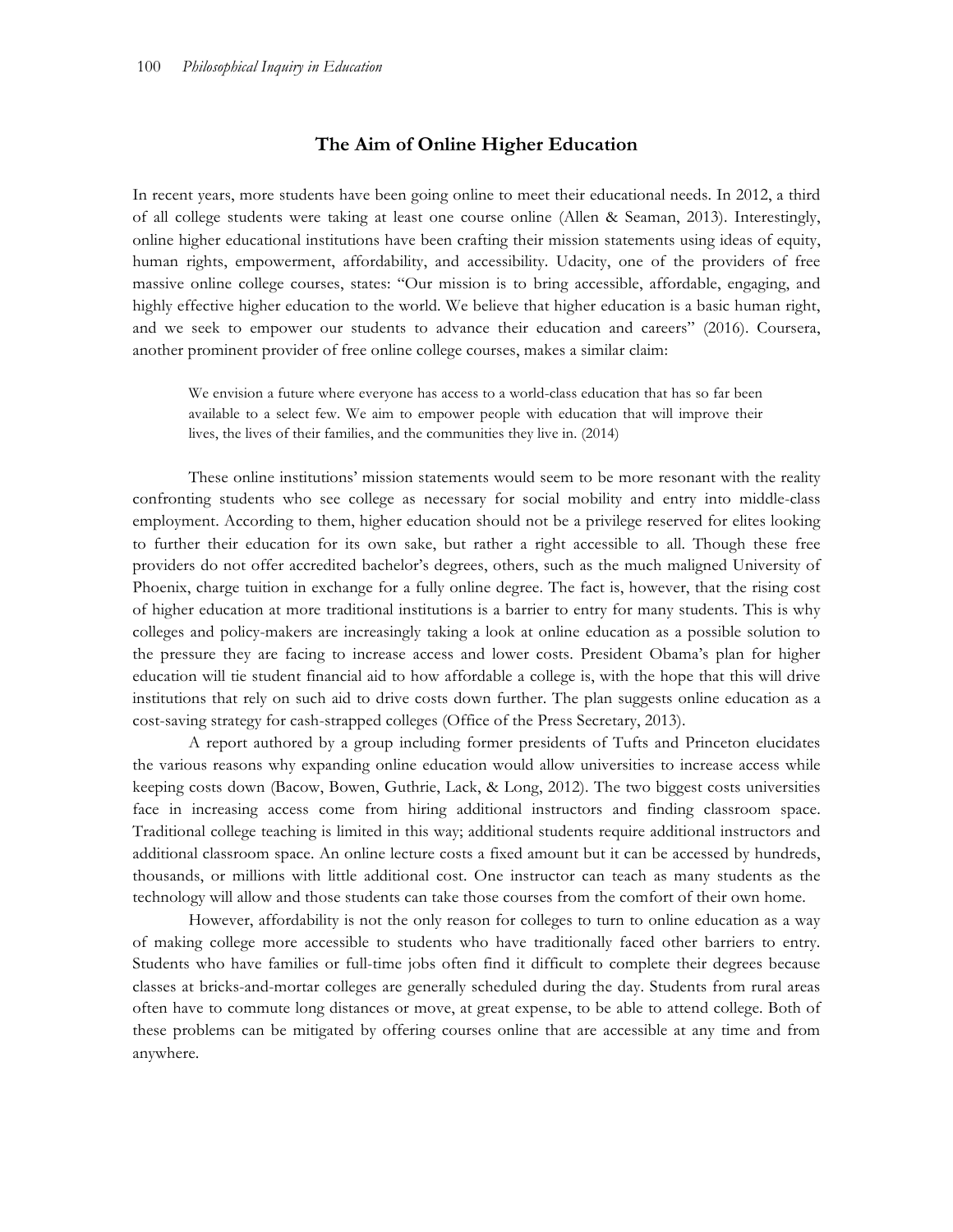Even if students make it through the door, however, higher education institutions often face a retention problem, in particular for low-income and minority students (Tinto, 2004). Students can quickly get off track if they fail to get into courses they need to graduate, or because of the mounting debt they accumulate when they are forced to stay in college another semester to complete requirements. Online education enables these students to stay on track by enrolling in courses that might otherwise be full.

Finally, many advocates hold out the promise that online education can offer better instruction than traditional college classrooms. In traditional colleges, in particular at overcrowded public institutions, tired students often end up sitting passively, listening to a professor lecture at them. Online education courses are often more dynamic and entertaining, involving video and other multimedia aspects, and can require active interaction from the student in the form of quizzes and discussion boards (Bowen, Chingos, Lack, & Nygren, 2014). Furthermore, courses by the foremost experts in their fields at highly-selective institutions are now available for free through providers such as Coursera and Udacity. Consequently, the knowledge previously only available to a select few is now available to anyone with an internet connection.

The promise of online higher education is that it can meet increasing demand for college access while decreasing its cost, though, of course, this promise is contingent on high-quality internet access being more widespread than it is (National Telecommunications and Information Administration & Economics and Statistics Administration, 2013). Nonetheless, advocates of online education see their aim as providing accessible, affordable, and high-quality higher education to all. For low-income and minority students who have traditionally faced the greatest obstacles in accessing higher education, the underlying promise is that online higher education will serve the same role that expanded access to education has typically served—social mobility. Consequently, online education seems poised to ease the entrenchment of existing inequalities.

## **Can Online Education Fulfill Its Promise?**

In order to evaluate whether online education can expand access to affordable high-quality higher education and, in so doing, ease existing inequalities, we need to consider several questions. First, who are the students most likely to receive some or all of their education online? Second, are those students missing out on something important by getting a majority of their education online? And third, what potential effect might this have on the ability of these students to reap the socioeconomic benefits of higher education? I will argue that the answers to these questions should lead us to be skeptical that online education can fulfill its promise to ease existing inequalities. In most cases, online education does not impart fundamental non-cognitive skills low-income and minority students need for social mobility. Consequently, we have good reason to think it might not fulfill its promise. My argument here relies on recent empirical data on a very complex and rapidly evolving phenomenon. Therefore, it is unavoidably somewhat speculative. However, as I will argue, we can draw important lessons from looking at the empirical details of this case closely.

Given recent data on higher education, the institutions most likely to adopt online education appear to be those that serve many low-income and minority students. A recent report on trends in online education shows that 45 percent of students fully completing their education online attend a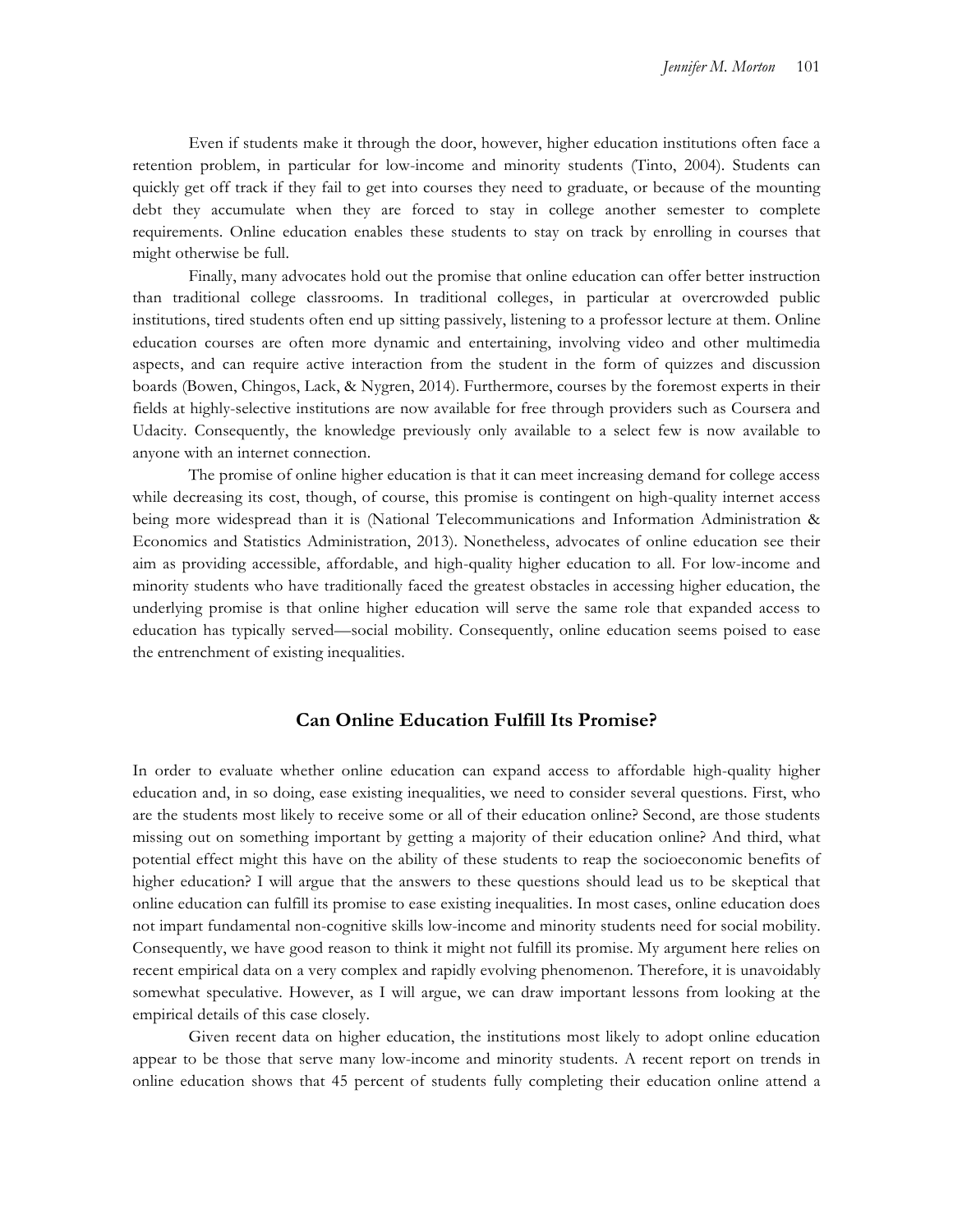public institution of higher education, while 35 percent attend a for-profit private institution, and only 20 percent attend a non-profit private institution (Clinefelter & Magda, 2013; Ginder & RTI International, 2014). The Georgetown Public Policy Center released a report showing that, though more African-American and Latino students are attending college, they are increasingly attending lessselective institutions such as open-access, community, and for-profit institutions of higher education (Carnevale & Strohl, 2013). Similar patterns in enrollment can be seen with low-income students (Terenzini, Cabrera, & Bernal, 2001).

Academic preparedness does not fully account for this data. The Georgetown Report shows that even when we control for academic factors such as GPA and SAT scores, highly qualified minority and low-income students are more likely to attend less-selective colleges than their equally qualified white counterparts. This phenomenon, known as "undermatching," is particularly pronounced when evaluated against income levels. Whereas only 27 percent of students from high-income families undermatch, students from the bottom quartile of the income distribution undermatch at a rate of 59 percent (Bowen et al., 2009). This matters because the institutions they attend often have fewer resources than their more selective counterparts (Carnevale & Strohl, 2013). That is, low-income and minority students are most likely to end up in the institutions most worried about driving costs down. More research needs to be done on the race and socioeconomic status of students enrolling in online education. However, I think we have good reason, based on the data that is available, to worry that lowincome and minority students are more likely to attend institutions of higher-education that will increasingly rely on online education to drive costs down. Furthermore, as I will suggest, low-income and minority students have the most to lose by relying on online higher education as a path to social mobility.1

What the promise of online education as a solution to the problems of educational inequality overlooks is that a bricks-and-mortar college education bestows not just cognitive skills and mathematical, historical, scientific knowledge, but also non-cognitive skills. If they pursue a majority of their education online, students may be missing out on developing, for example, the social and emotional abilities required to connect and talk to people from different backgrounds, the confidence needed to have an intellectually rigorous conversation with an intimidating adult, or the resoluteness to overcome one's shyness and be able to articulate a position in front of a group of peers.

There is a body of research emerging that shows the importance of non-cognitive skills to expected educational outcomes, employment, earnings, and life satisfaction (Almlund, Duckworth, Heckman, & Kautz, 2011; Borghans, Duckworth, Heckman, & Ter Weel, 2008; Duckworth, Quinn, & Tsukayama, 2011; Duckworth & Seligman, 2005). The evidence suggests that non-cognitive skills are important for facilitating social mobility and eradicating the entrenchment of socioeconomic disadvantage. Tenacious, confident, and socially competent employees have an edge over equally cognitively talented employees who lack those skills (Heckman & Rubenstein, 2001). Part of what many students from disadvantaged backgrounds stand to learn in a bricks-and-mortar college is how to navigate the social world of the middle-class job market by practicing the non-cognitive skills that are valued in those contexts.

 <sup>1</sup> Of course there is great variation between members of minority groups in terms of socioeconomic opportunities, educational preparedness, and so on. I'm concerned here with students who grew up in socioeconomically and racially segregated communities.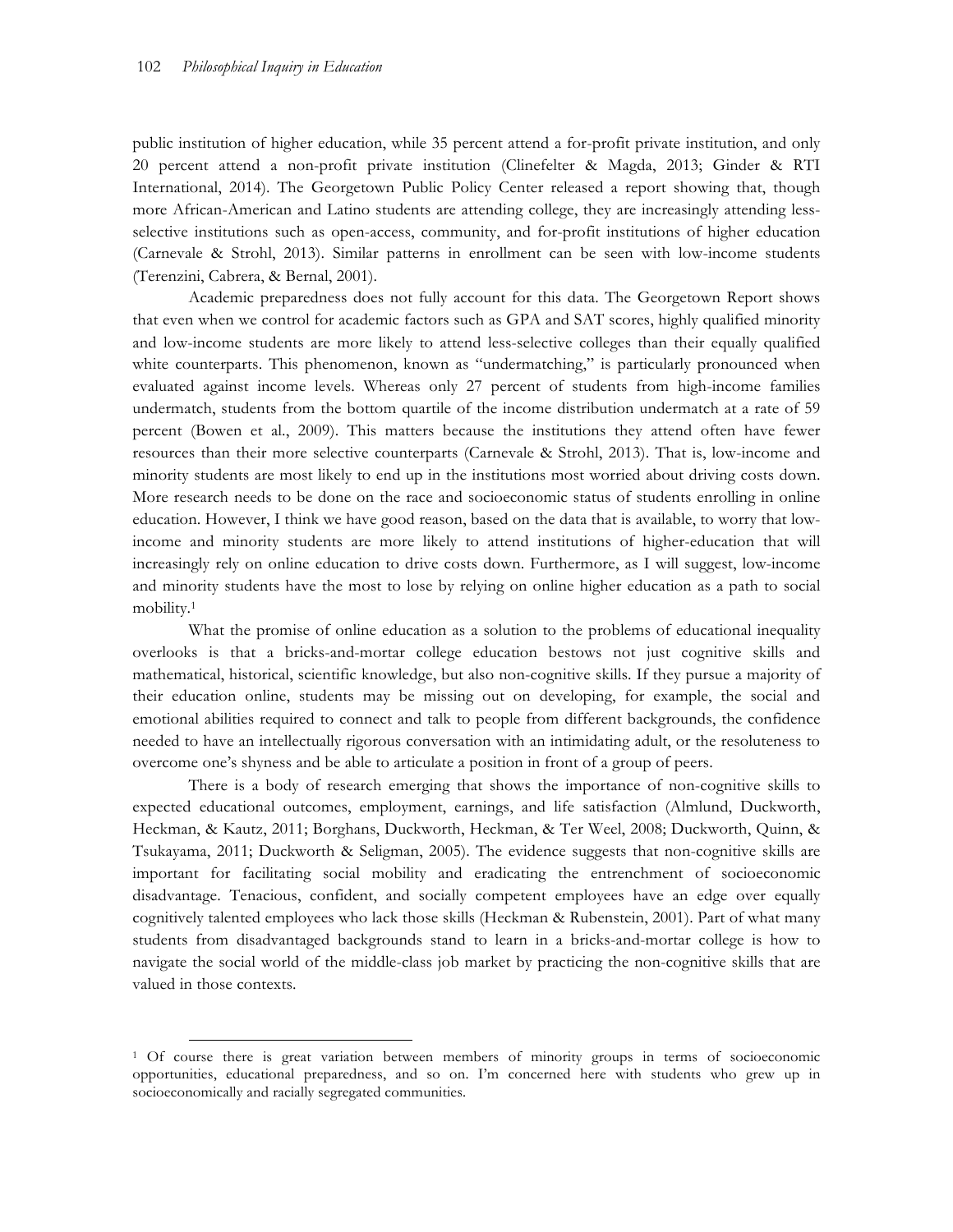It is very difficult for one to develop these skills fully online. In what follows, I focus on courses that are conducted fully online as they offer the most cost-saving benefit. I discuss hybrid or blended courses in the section after that. Though there is some evidence suggesting that attention can be taught online (Diamond & Lee, 2011), the high attrition rates in online courses suggest that online education presumes rather than promotes perseverance and self-discipline (Allen & Seaman, 2014; Diaz, 2002). The average online course enrolls 43,000 students, but only 6.5 percent of those complete the course (Jordan, 2014). Furthermore, it is the social and emotional skills with which one navigates social interactions that are most difficult to learn and develop online. It is true that online education has come a long way. Some proponents of online education point to the use of video conferencing and discussion boards as ways to promote social interaction and create learning communities (Angelino, Williams, & Natvig, 2007). However, if online courses are to mimic the intimate learning communities found in college classrooms by fostering interactions between students and professors, it would significantly decrease the cost-saving promise of online education. At the very least, class sizes would have to be severely limited, additional instructors hired, and investments made in high-quality videoconferencing technology. An online course that only had fifteen students interacting with a professor, for example, would be likely to cost more than the same course in a bricks-and-mortar classroom since the technology would add to the cost of the traditional class. This course might be convenient for those who would find it difficult to attend a class in person, but it is unlikely to be an option that is costeffective for the low-income students who have the most to lose by taking classes fully online. Furthermore, it is an open question whether the interactions in these mediums are as effective in transmitting social and emotional cues as face-to-face interactions (Bordia, 1997). Much of social and emotional learning involves noticing subtle behavioral cues and modifying one's behavior in response. Massive cost-effective online courses are unlikely to allow students to develop these skills.

Why do minority and low-income students have the most to lose by relying on online education and missing out on practicing these non-cognitive skills? The answer is that minority and low-income students are more likely to have parents who did not attend college and to attend schools that are racially, ethnically, and economically segregated. In the early 2000s, the average Latino and Black student went to a school in which a little over half of the students were low-income (i.e. eligible for free or reduced lunch); he or she now attends a school in which two-thirds of the students are lowincome, twice as much as in the case of the average white student (Orfield, Bachmeier, James, & Eitle, 1997; Orfield, Kucsera, & Siegel-Hawley, 2012). Consequently, these students have fewer and fewer opportunities during their K-12 schooling to interact with members of the largely white middle class and pick up the non-cognitive skills, in particular the social and emotional skills, they need to succeed in middle-class job markets.2

It is important not to misunderstand my argument here. Children from disadvantaged communities do *not* lack social and emotional skills; rather, the social and emotional skills they tend to acquire are those that are appropriate to their communities.3 Children of middle-class families learn how to navigate middle-class social relationships and institutions. Children from socioeconomically and

 <sup>2</sup> For a fascinating study that compares the college experience of low-income students who attended private school and those who did not, see Jack (2015a).

<sup>3</sup> Though I follow the empirical literature here in using the term "skills," I think "non-cognitive dispositions" is a more appropriate term. I take skills to be dispositions that are inherently seen as useful, but I think their usefulness is highly dependent on context. In other work, I use the term "non-cognitive disposition" to mark this contrast.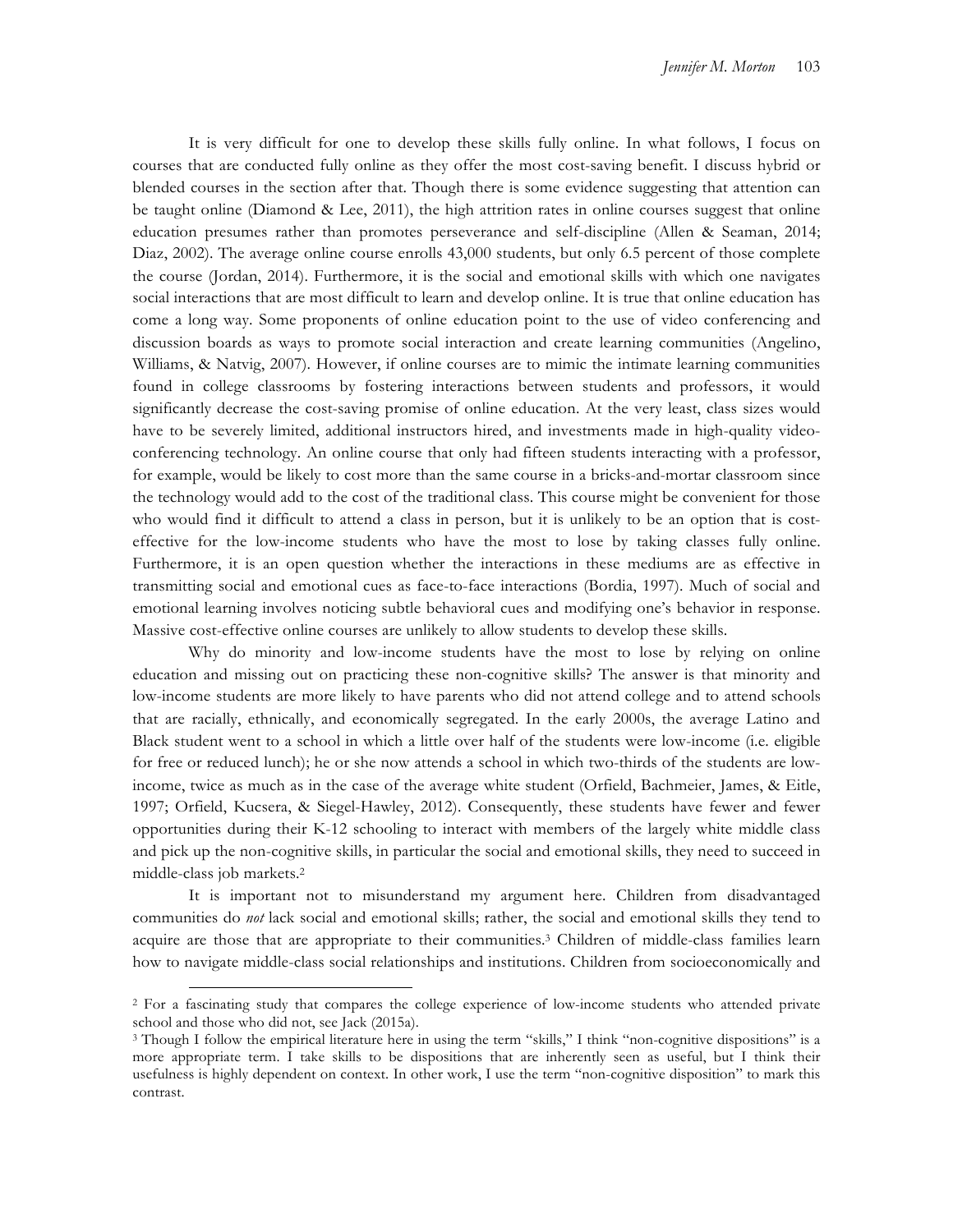racially segregated communities often do not. The claim, made by Bourdieu among others, is that there are unconscious norms of behaviour that are rewarded and expected in middle-class settings that are not taught to some children who do not grow up in the middle class (Bourdieu, 1986, 1987). The differences in these skills are often small and their impact can be imperceptible; for instance, variations in when and how to make eye contact. However, they can also have a significant impact, such as when students are taught to be extremely deferent when speaking to authority figures (Jack, 2015b; Lareau, 2003). Therefore, what I am suggesting is that without a college education many low-income students will not have the skills they need to gain their livelihood.

To sum up, online education is increasingly adopted by institutions of higher education, such as for-profit and public colleges, that attract many low-income and minority students. Students who get their education online limit their opportunities to acquire the non-cognitive skills, in particular the social and emotional skills, that one can acquire in a bricks-and-mortar classroom by interacting with professors and other students. These skills are valued by middle-class job markets and are important for social mobility. Students from low-income families and minority students are already at a disadvantage in acquiring these skills before college because they are more likely to attend K-12 schools that are racially, ethnically, and economically segregated. Consequently, if these students increasingly receive a higher education lacking in the non-cognitive education that students at selective, better-funded institutions receive, the disadvantage that those students already face at the K-12 level will be further entrenched at the level of higher education. Students from low-income families, who already have to overcome daunting odds to attend college, might find it harder to acquire an undergraduate education that enables them to attain middle-class employment. Consequently, the promise that online education will ease existing inequalities in access, providing all with a quality education that will enable social mobility, is unlikely to be fulfilled.

#### **Fostering Social and Emotional Skills in Higher Education**

I have suggested that online education is limited in its ability to foster the non-cognitive skills lowincome and minority students need in order for higher education to be a path to social mobility. I have suggested that bricks-and-mortar institutions of higher education can do this, but I have not defended this claim. I turn now to doing so. Three conditions have to be met in order for institutions of higher education to be able to foster the development of non-cognitive skills. First, these institutions have to be sufficiently racially, ethnically, and socioeconomically diverse. Second, it must be possible for students to acquire non-cognitive skills in the classroom. And third, students must be given plenty of opportunities to practice the development of social and emotional skills through intimate face-to-face interactions outside of the classroom as well. It is very difficult for cost-effective online education to fulfill these last two conditions. Regrettably, in some cases, bricks-and-mortar institutions of higher education also fail to fulfill these conditions but they can and, as I will argue, they should.

Racial diversity has increased in colleges since the Civil Rights Movement.4 Currently, higher educational institutions are more socioeconomically and racially diverse than most other educational institutions. Data on socioeconomic diversity is harder to come by since colleges and universities are

 <sup>4</sup> There are some worries that this trend appears to be stalling. See Hinrichs (2012).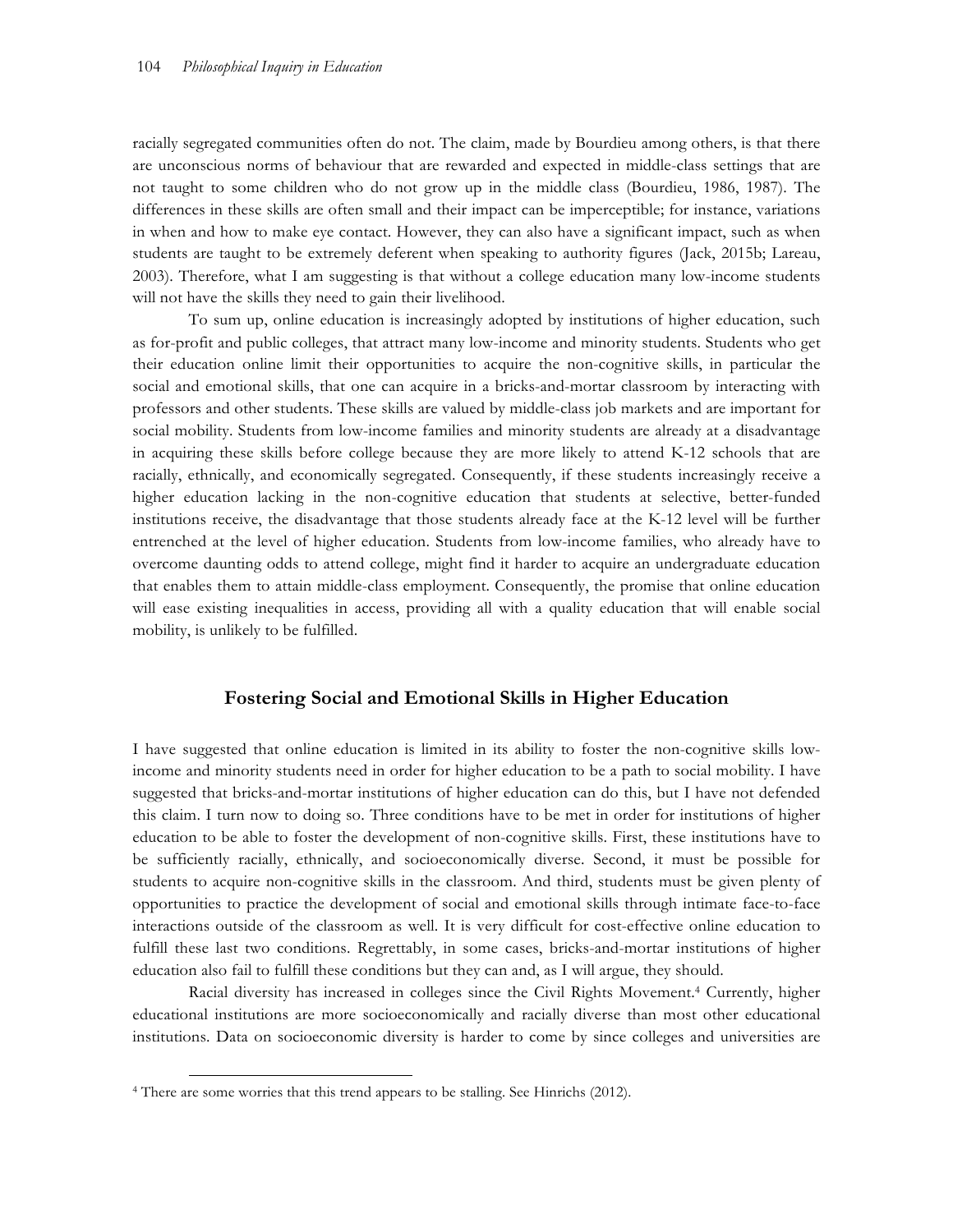required to report on the gender and race of their students but not on their income. However, one good proxy we have is the number of Pell Grant recipients that a school enrolls, since a large number of Pell Grant recipients tend to come from low-income families. Though many Pell Grant recipients attend community colleges, as a whole they attend a diversity of institutions (Office of Postsecondary Education, 2012). Furthermore, a survey of the US News College Rankings shows that very few colleges have a proportion of Pell Grant recipients comparable to the proportion of low-income students in economically segregated K-12 schools (US News & World Report, 2014). For low-income and minority students who make it into college, it is likely to be the first place where they will be part of a community with students and professors from a diversity of socioeconomic, racial, and ethnic backgrounds. It is here that many will first encounter and learn to deploy the social and emotional skills favored in educational institutions and middle-class workplaces.

Some might be skeptical that these skills can be learned at school by the time students are teenagers. However, Anthony Jack's (2014, 2015a, 2015b) recent ethnographic work compares the college experience of low-income, minority students who attended private high schools through scholarship programs—the "Privileged Poor"—with that of students from similar economic backgrounds who attended public high schools—the "Doubly Disadvantaged." His research suggests that at least some non-cognitive skills can be learned in school by teenagers. The Privileged Poor report being much more at ease navigating the social and relational aspects of college than the Doubly Disadvantaged. They appear to have learned how to do so while at their private high schools.

However, being on a diverse campus isn't sufficient to develop these social and emotional skills; students must also interact with students with other backgrounds. In a landmark study on students' experiences of diversity in higher education, a study that was a linchpin for the amicus brief filed by the University of Michigan in defense of its affirmative action program, Gurin, Dey, Hurtado, and Gurin (2002) find that "the actual experiences students have with diversity consistently and meaningfully affect important learning and democracy outcomes of a college education" (p. 358). This study shows that informal student interactions were as important as experiences of diversity in the classroom. Bricks-and-mortar universities can cultivate more of these interactions.

One way to cultivate informal student interactions is by fostering student engagement with other students, faculty, and administrators outside of the classroom. Students participate in extracurricular activities with students from a diversity of backgrounds, go to office hours, interact with staff in figuring out their financial aid packages and registration, and, for those in residential colleges, negotiate how to share a space with roommates. University administrators can cultivate these informal interactions by investing in student clubs and student centres, hosting casual faculty-student gatherings, and making aid available that enables low-income students to live on campus. However, given that data shows that 57 percent of all students and 62 percent of students from low-income families live at home or with relatives while enrolled in college (Sallie Mae & Ipsos Public Affairs, 2013), we should be mindful that students who live at home during college have fewer opportunities to pick up these skills outside of the classroom. Consequently, it is important that faculty and administrators cultivate these interactions in the classroom as well.

Professors can encourage students to engage in face-to-face discussions with each other, work together on group projects, and participate in a shared intellectual community. For example, in my classroom, I expect all of my students to practice defending a position in front of their peers. For many students, this is a terrifying experience because they are not used to doing this in front of strangers,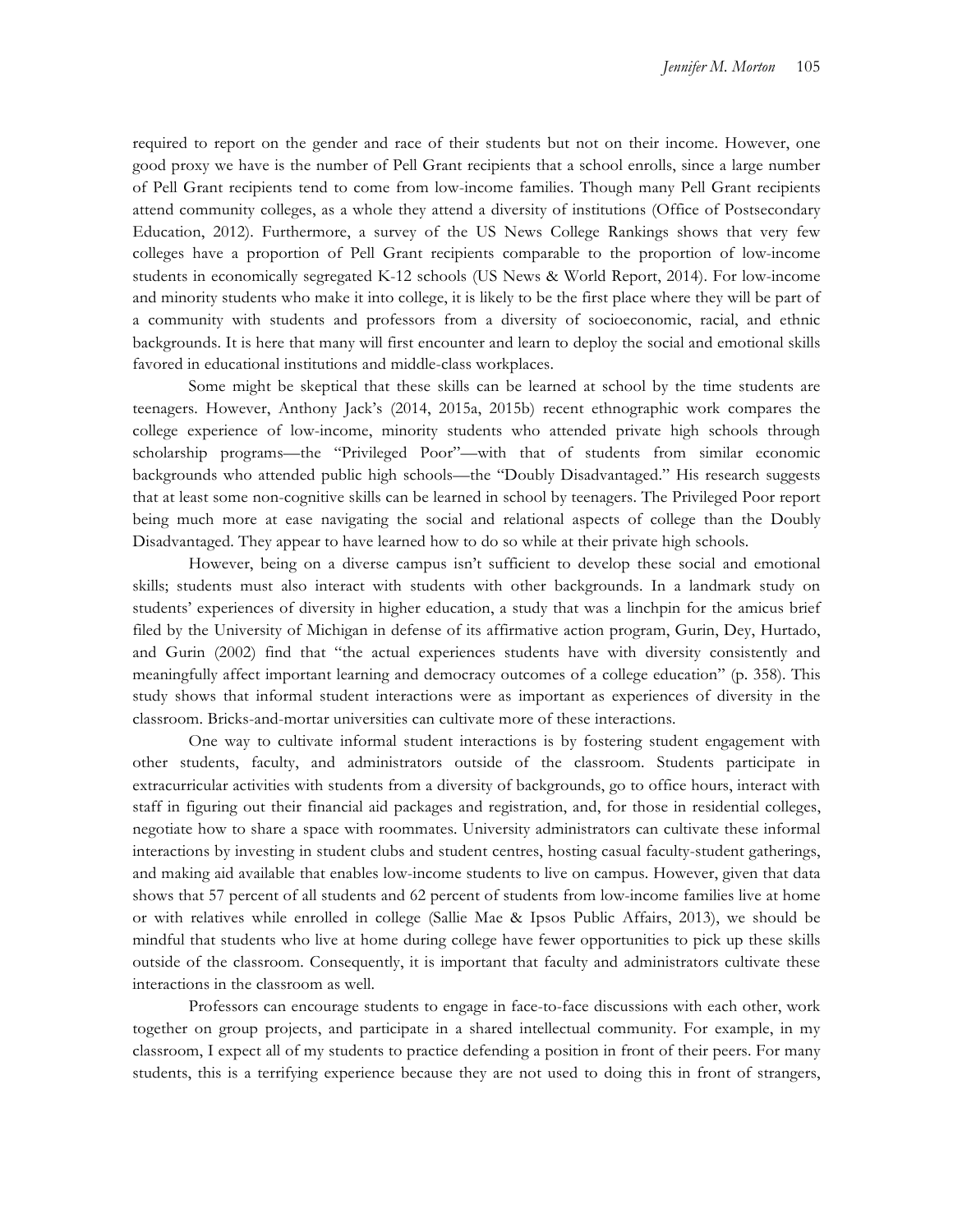who often come from different backgrounds, and in front of a professor, who they might find intimidating. But when students join the workforce, they will be judged and evaluated not only by their CVs, their ability to write cogent memos, or their technical proficiency, but also by their ability to clearly articulate a position to others and demonstrate confidence and competence in an interview. The best way for students to learn to do so is to practice those skills in front of a group of people who will resemble those they will find in interviews and workplaces. Classroom discussion, however, is not enough. We can't just hope that students will learn to read the overt and subtle ways in which people from different backgrounds interact and expect others to present themselves; we need to make these norms explicit to our students and emphasize the ways in which these skills will be ones they need to navigate management positions, boardroom meetings, product presentations, faculty meetings, and so on. This requires that professors become much more sensitive teachers, not just scholars.

A cost-effective online education can teach very many things but it is not a promising space for students to practice and develop the non-cognitive skills they need to navigate many aspects of having a successful career in the middle-class. However, bricks-and-mortar classrooms can also fail in this respect. Practicing those skills requires that the instructor be mindful of giving students opportunities to do so and that educational institutions offer opportunities for the necessary interactions to take place outside of the classroom as well. Consequently, my argument isn't only an argument against online education but against the passive style of pedagogy practiced in many college classrooms. Some online courses are probably better than the worst college classrooms in this respect, but many of them are merely a technologically sophisticated version of the large lecture course. Large lecture classrooms can be as much of a barrier to social and emotional learning as online classrooms. Therefore, my argument should be seen as a plea for students to spend more time in smaller face-to-face interactions with a diverse group of peers and professors.

Online tools could have a place in fulfilling this aim. For example, hybrid courses, in which students listen to lectures online and then meet in small discussion sections, might be able to provide the best of both worlds if they allow for more time spent in intimate face-to-face classroom environments. Blended courses in which students are encouraged to participate in internships, for example, might offer students a rich immersive training in the skills that are valuable in the job market while transmitting knowledge online. However, in adopting hybrid courses, schools must tread with caution in order to make sure that they are not exacerbating the educational gap by lowering the amount of quality time that low-income and minority students spend in the classroom. If we are going to support intimate college classrooms for those students who need them most, then we will have to invest in our public higher education system and those investments should go towards fostering intimate classroom environments.

One might, rightly, worry that I'm advocating a form of indoctrination into middle-class norms. The first response to this charge is that teaching the social and emotional skills necessary to enter the middle class need not always come at the expense of losing the social and emotional skills needed to navigate a student's home community, though there is an undeniable tension. In other work, I have suggested that cultural code-switching—switching between different modes of interaction depending on the context—can mitigate some of the potential damage done to the student's capacity to engage with their home community (Morton, 2013). Students should not be taught that forms of social and emotional interaction favored by middle-class employers are better, rather that they are useful to navigate a particular context. However, in some cases a student's capacity to continue to engage with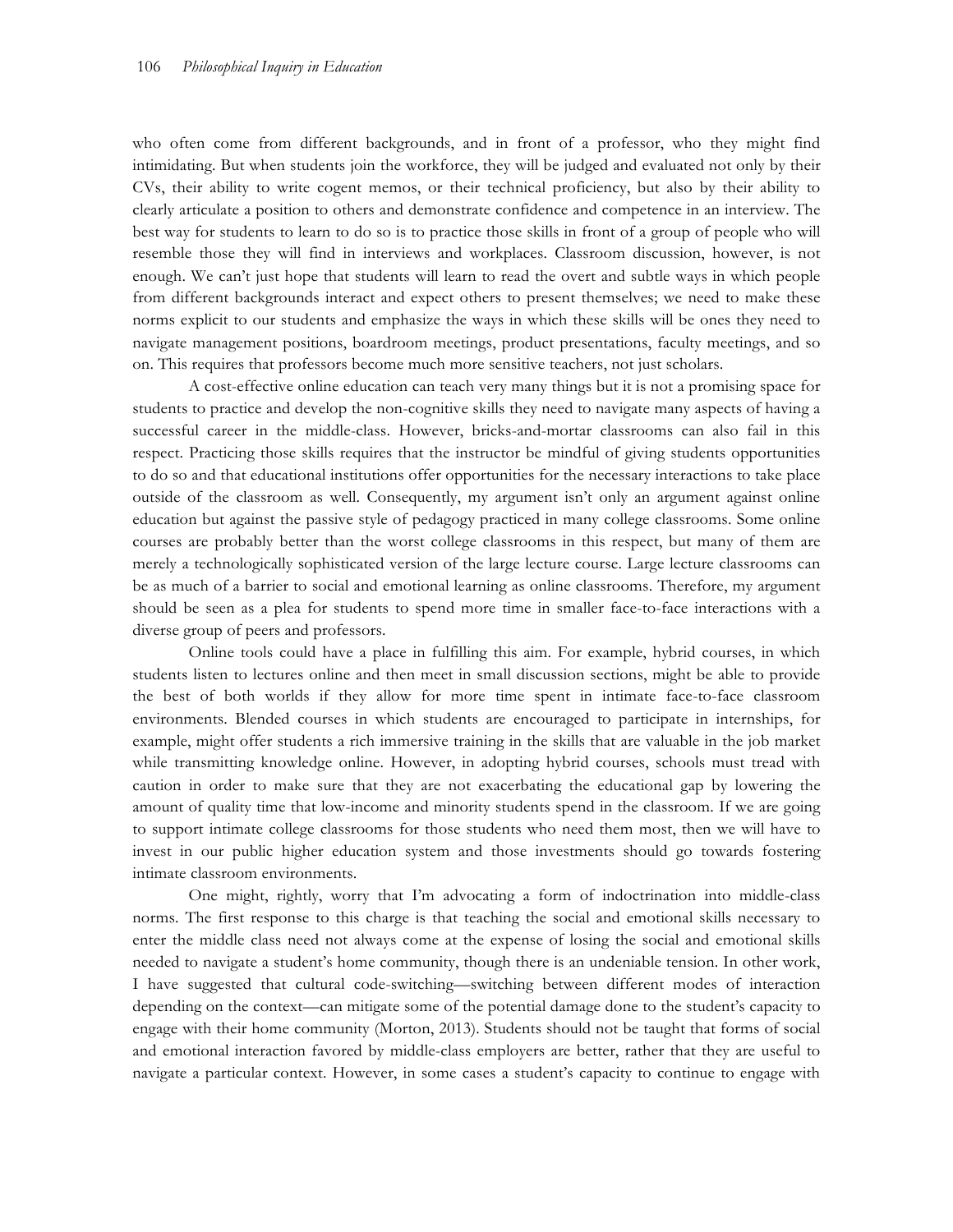their home community might be unavoidably damaged by learning these new forms of social and emotional interaction. This is a challenge that, when leveled against K-12 institutions that engage in teaching non-cognitive skills, deserves a much more extended discussion than I can offer here (see Morton, 2011). When public education aims to shape children's character, many tricky issues arise concerning parental and state authority that do not arise in the case of adult education. In higher education, adult students are choosing to take this risk by enrolling in college with the hope of gaining middle-class employment upon completion. Though we ought to worry about the ways in which culture, class, and race exclude some of our students from employment that they are otherwise qualified for, we also have an obligation to give our students the tools they need for the social mobility that many of them are seeking when entering college.

Finally, one might worry that if all that college did was make students ready to enter the job market, then a middle-class etiquette course might better fit the bill. However, if colleges are sensitive to the tricky role they play in enabling social mobility, then social and emotional education for the middle-class isn't all that a college education ought to do. Providing an education aimed at equipping students to enter the workforce is an important way in which colleges can mitigate some of the educational injustices students face at the K-12 level, but colleges can also mitigate these injustices by giving students the skills and knowledge they need to change those conditions. Students who are being ill-served by the current political, social, and economic system should learn to critically examine and understand how the system is failing to serve them. Without this knowledge, students are less likely to advocate for a change in the background conditions of injustice that put them in positions of disadvantage. Therefore, students need to be educated with the academic tools—the social sciences, philosophy, and many of the liberal arts—they need to understand their own disadvantage. If we were to simply acculturate those students into the middle-class without helping them understand the unfairness of their position, universities risk adding insult to injury. This would seem to take us back to the view of the university as Socratic gadfly, but by reflecting on the changing demographics of the student body, the changing role of the university, and the failures of integration in K-12 schools, we reach a different conception of the political role of the university. Universities ought to give lowincome and minority students the knowledge they need to understand and theorize their disadvantage because K-12 educational institutions are failing them. The justification here is non-ideal, contextdependent, and not based solely on an *a priori* view of what the university ought to be.

### **Reformulating the Mission of Higher Education**

I have argued that we should be skeptical of the role that massive online courses can play in mitigating inequality in education. An important part of the education that students receive in college is social and emotional. These skills are particularly important for low-income and minority students who might not have encountered middle-class peers until they arrive in college. By completing a majority of their education online, these students will be missing out on an important set of skills that they need for social mobility. However, I agree with advocates of online education that we need to rethink the aims of higher education given the changing social and economic role that a college degree plays in our society. The case of online education, therefore, provides just one concrete example of an alternative methodology for theorizing about the aims of education.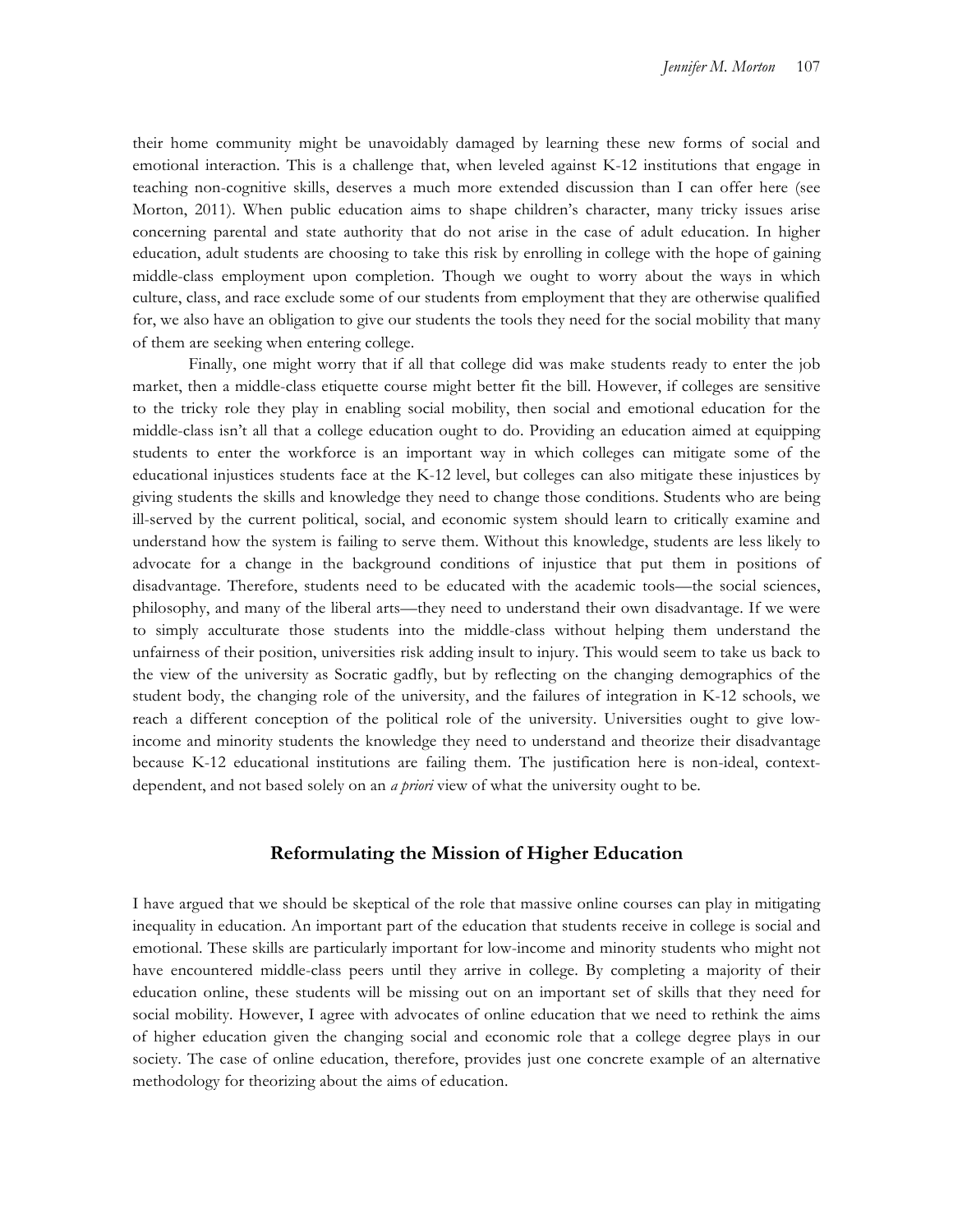The traditional approach to theorizing about the aims of higher education is to develop a universal and timeless ideal of what the university ought to be. This approach often ignores the social and economic context that shapes the role the university plays. The traditional liberal aims for higher education, for example, were forged at a time in which few students earned a college degree. If higher education had remained an institution reserved for a small elite interested in intellectual cultivation, and if a college degree was not necessary for middle-class employment, then we would not have to reevaluate the classical conception of the university. Universities could be doing an excellent job of educating cultivated human beings who are ready to be Socratic gadflies by offering courses in philosophy, literature, and history online. I have argued that, given the changing role of the university, proceeding in the same way means that such institutions risk entrenching inequalities in education that we already see at the K-12 level. However, bricks-and-mortar universities are also susceptible to this danger when they fail to give students from low-income and minority communities the social and emotional education they need to navigate the world of middle-class institutions. The problem with theorizing about the aims of higher education while ignoring the changing social and political landscape in which the university is embedded is that we fail to notice the role that universities already play in entrenching inequality. Therefore, to develop an aim for our universities, we need to be clear-eyed about how these institutions actually function in our society and the ways in which that function has changed.

A second approach to theorizing about the aims of higher education is to completely eschew any idealization in favor of a thoroughly pragmatic view of a university education as vocational training. The problem with this approach is that we risk ending up with a coarse pragmatism that easily becomes complicit in unjust social, political, and market forces that put some students at a disadvantage. As we have seen, it is unjust social and political factors such as socioeconomic inequality, residential segregation, and inadequate, segregated K-12 schooling that put the university in the position to either mitigate or further perpetuate injustice. If universities focus on training low-income and minority students to confront the challenges they encounter in entering the middle-class global job market by making them competitive in the marketplace, they would be helping those students on a path towards upward mobility. But simply accepting the injustices of that marketplace would undermine a central mission that the university is also uniquely positioned to play—helping students to develop a critical understanding of those unjust social, political, and economic factors in order to develop better alternatives and agitate for them. I agree with Gutmann (1999) and Anderson (2007) that universities can play a crucial political role. However, given that many more students are entering university, this role has extended beyond the one they envisioned to encompass the education of many more citizens than ever before.

The third approach, which I favor, brings these two strands of theorizing together. According to this approach, we should understand the social, economic, and political conditions under which an educational institution operates in order to craft educational aims that are sensitive to the conditions our students face before and after college. However, we should not forget that the university is also a place where future citizens are being educated. If we are to mitigate unjust educational inequalities, citizens need to be able to understand their society, conceive of alternatives, and have the tools to enact social change. Gutmann writes that "[h]igher education should not be necessary for inculcating basic democratic virtues, such as toleration, truthtelling, and a predisposition to nonviolence" (1999, p. 173). I agree, but what we need from citizens in a society that systematically disenfranchises large sectors of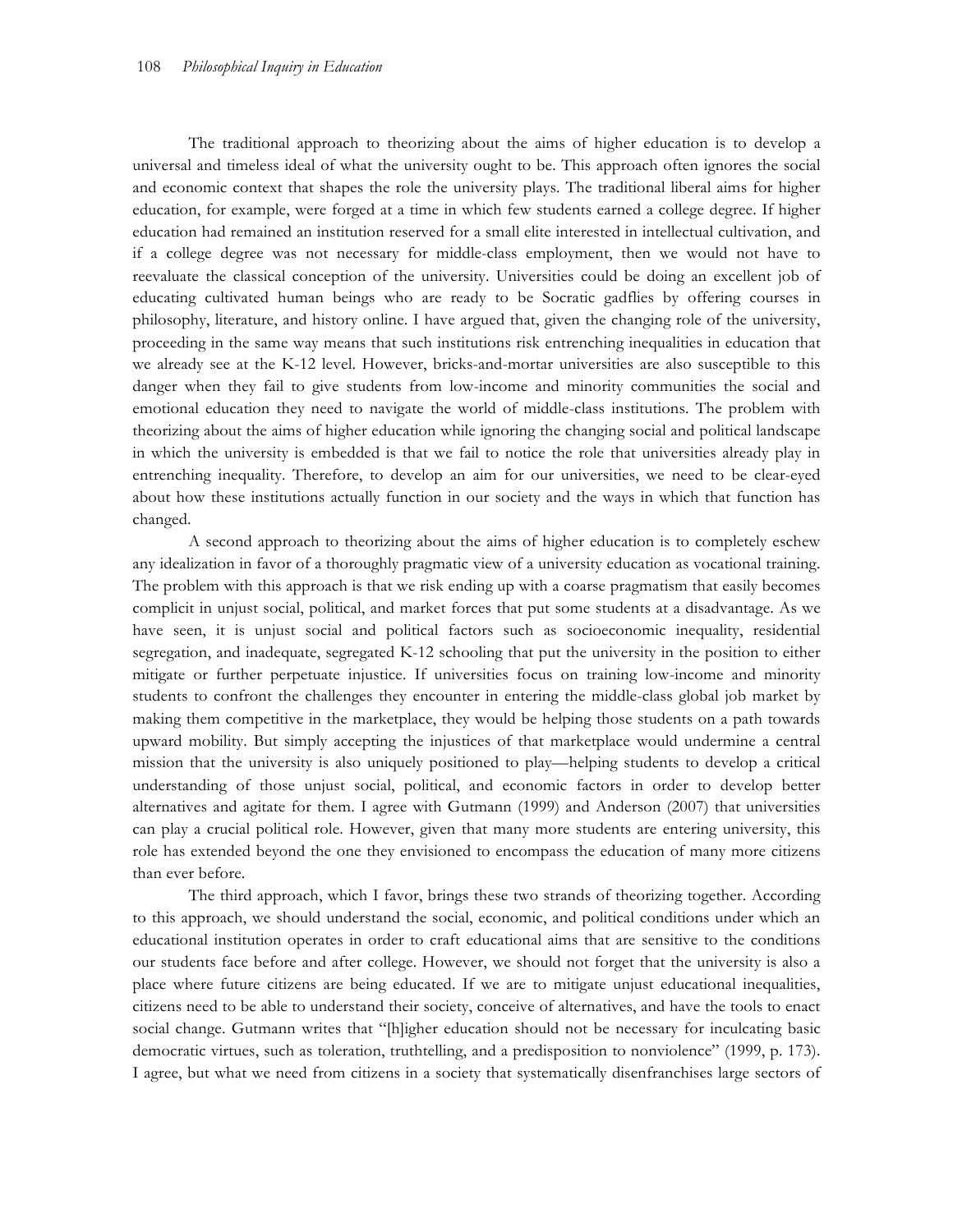the population might be more than these minimal democratic virtues. In particular, citizens who are being disadvantaged by very complex institutional and social systems are unlikely to be able to have the tools to understand and advocate for themselves without a college education. What we need are citizens who are equipped with an understanding of how the system fails them and their communities so that they are better advocates for themselves in elections and in public discourse. The university should equip students to access the opportunities they need to have a good life given the unjust conditions they will face, but it should also give those students the tools they need to change those conditions for the better. In order to do so, the university has to toe a delicate line between pragmatism and idealism.

Educational institutions are embedded in continually changing social and economic contexts and so the aims of education are a moving target. The approach I favor is flexible, context-dependent, and empirically grounded. For example, should the labour market move away from valuing social and emotional skills by moving most of the well-compensated labor online and conducting interviews online, then there might be little need for the kind of social and emotional education I'm advocating here. In this kind of tech utopia, the education students would need in order to access opportunities would be different and, consequently, an online education might truly equalize opportunities. Alternatively, K-12 schools could dramatically improve and become much more integrated. In that utopian scenario, students might be able to pick up the necessary skills at the K-12 level, leaving colleges free to pursue other aims. The point is that theorizing about the aims of education cannot ignore potentially important social, economic, and political changes that impinge on the role that higher education plays in society.

As a college education becomes increasingly necessary to access or stay in the middle class, the role of the university in society will change. Instead of being gatekeepers to elite positions of economic and political power, colleges now serve to provide access to middle-class job opportunities. Some colleges will still see their role as educating the elite, much like private schools, but many more colleges will be serving the community at large. I don't think we should bemoan the loss of the traditional model of higher education aimed at academic and intellectual pursuits for their own sakes. Doing so would lead us to ignore the opportunities we have. Despite increasing socioeconomic segregation, institutions of higher education are, in comparison with K-12 schools, much less segregated along socioeconomic, ethnic, and racial lines. It is in colleges that we can most readily foster integrated classrooms in which students learn to interact and work together. However, students should also be given the tools to understand and theorize their disadvantage. Therefore, the political role of the university needs to be expanded. These two goals—preparing students to succeed in the unjust world they will encounter and empowering them to change it—are not antithetical to the intellectual aims of a college education. Students who learn to work together, to listen to each other, to put forward proposals and defend them, and to understand the non-ideal conditions they face will be better off intellectually and better prepared to face the challenges they will confront in entering the middle class. However, if those who teach in the academy are to really fulfill these aims, they will have to rethink many of the vestiges of the pedagogical model that harken back to those days in which the university played a very different role.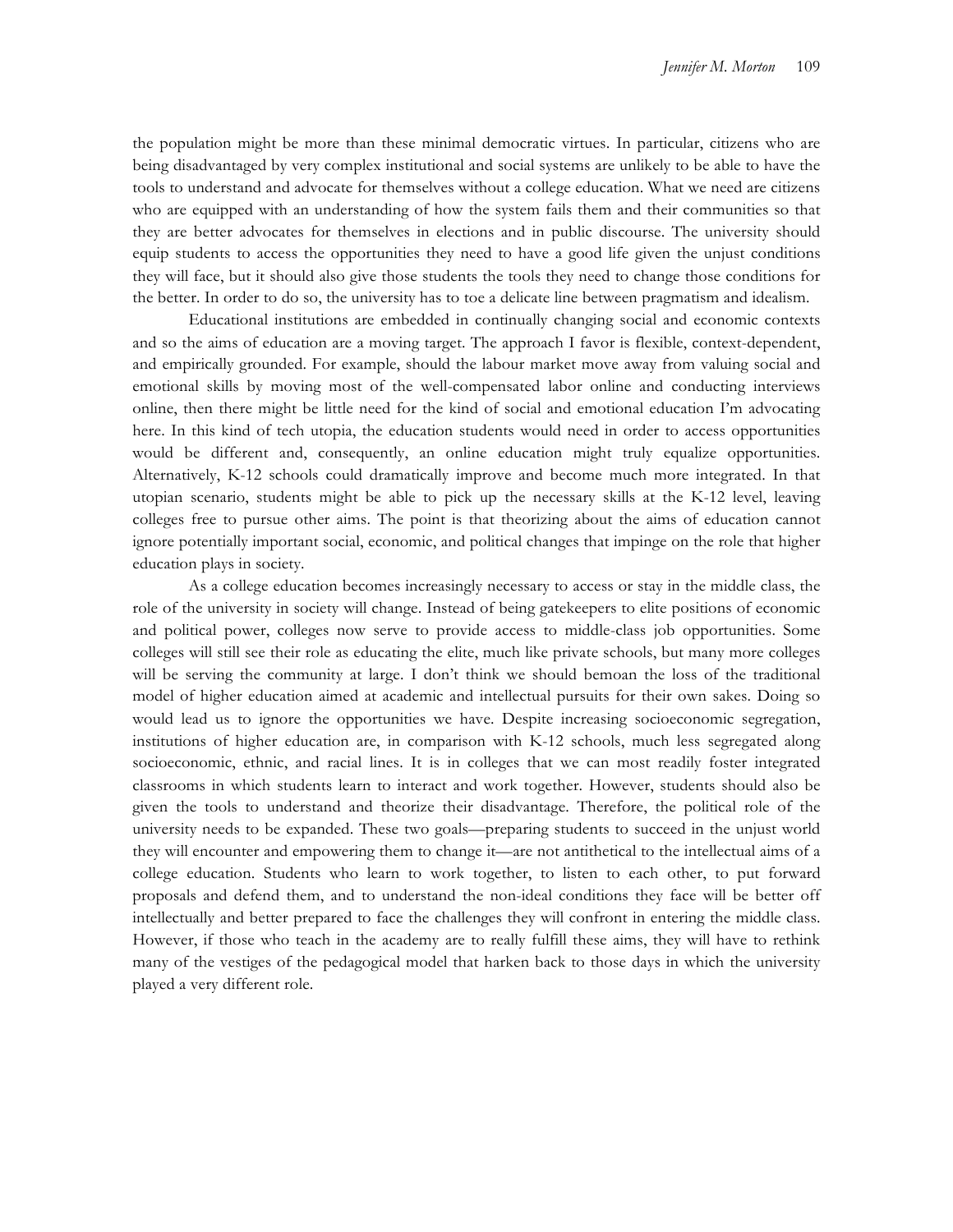# **Acknowledgments**

Many thanks to the anonymous referees for this journal as well as Harry Brighouse, Kevin McDonough, and Francis Schrag for their invaluable feedback. Thanks also to audiences at the Teacher's College Philosophy and Education Colloquium, the University of Wisconsin-Madison, and the Philosophy of Education Session at the American Philosophical Association Central Division Meeting. The finishing touches for this paper were conducted while I was a Laurance S. Rockefeller Faculty Fellow at Princeton University's Center for Human Values.

#### **References**

- Allen, I. E., & Seaman, J. (2013). *Changing course: Ten years of tracking online education in the United States*. Newburyport, MA: Sloan Consortium. Retrieved from http://www.onlinelearningsurvey.com/reports/changingcourse.pdf
- Allen, I. E., & Seaman, J. (2014). *Grade change: Tracking online education in the United States, 2013.* Babson Park, MA: Babson Survey Research Group & Quahog Research Group. Retrived from http://www.onlinelearningsurvey.com/reports/gradechange.pdf
- Almlund, M., Duckworth, A. L., Heckman, J., & Kautz, T. (2011). Personality psychology and economics. In E. Hanushek, S. Machin & L. Woessmann (Eds.), *Handbook of the economics of education* (Vol. 4, pp. 1–181). Amsterdam, The Netherlands: Elsevier.
- American Association of Community Colleges. (2013). *2013 community college fact sheet.* Retrieved from http://www.aacc.nche.edu/AboutCC/Documents/FactsPrint.pdf
- Anderson, E. (2007). Fair opportunity in education: A democratic perspective. *Ethics, 117*, 595–622.
- Angelino, L. M., Williams, F. K., & Natvig, D. (2007). Strategies to engage online students and reduce attrition rates. *Journal of Educators Online, 4*(2). Retrieved from http://www.thejeo.com/Volume4Number2/Angelino%20Final.pdf
- Bacow, L. S., Bowen, W. G., Guthrie, K. M., Lack, K. A., & Long, M. P. (2012). *Barriers to adoption of online learning systems in US higher rducation.* New York, NY: Ithaka S+R.
- Bordia, P. (1997). Face-to-face versus computer-mediated communication: A synthesis of the experimental literature. *Journal of Business Communication, 34*(1), 99–118.
- Borghans, L., Duckworth, A. L., Heckman, J. J., & Ter Weel, B. (2008). The economics and psychology of personality traits. *Journal of Human Resources, 43*(4), 972–1059.
- Bourdieu, P. (1986). The forms of capital. In J. Richardson (Ed.), *Handbook of theory and research for the sociology of education* (pp. 241–258). New York, NY: Greenwood Press.
- Bourdieu, P. (1987). *Distinction: A social critique of the judgement of taste*. Cambridge, MA: Harvard University Press.
- Bowen, W. G., Chingos, M. M., Lack, K. A., & Nygren, T. I. (2014). Interactive learning online at public universities: Evidence from a six-campus randomized trial. *Journal of Policy Analysis and Management, 33*(1), 94–111. doi:10.1002/pam.21728
- Bowen, W. G., Chingos, M. M., & McPherson, M. S. (2009). *Crossing the finish line: Completing college at America's public universities*. Princeton, NJ: Princeton University Press.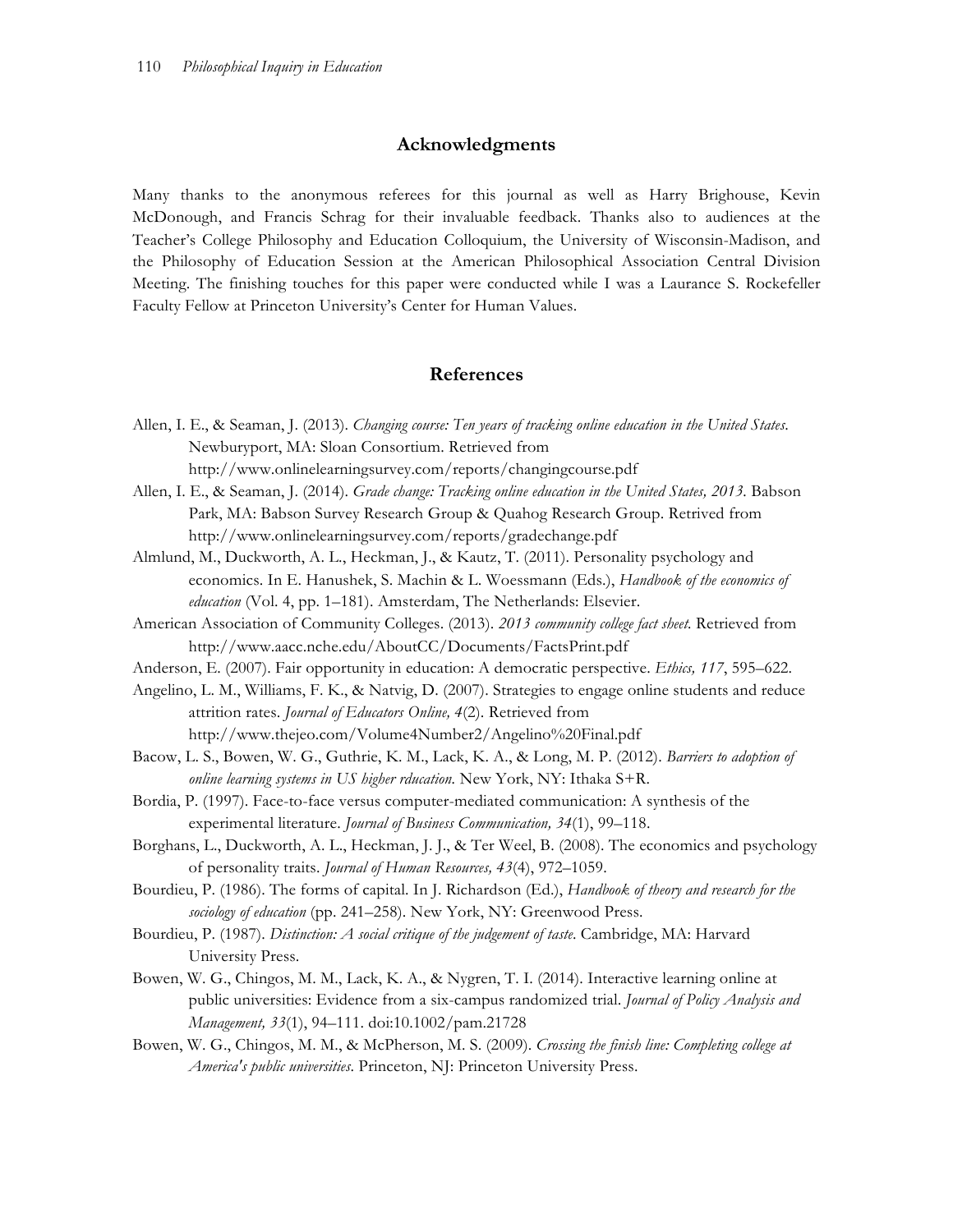Bureau of Labor Statistics. (2012). *Employment by summary education and training assignment, 2010 and projected 2020*. Retrieved from http://www.bls.gov/emp/ep\_table\_education\_summary.htm

- Bureau of Labor Statistics. (2013). *College enrollment and work activity of 2012 High School graduates*. Retrieved from http://www.bls.gov/news.release/hsgec.nr0.htm
- Carnevale, A. P., & Strohl, J. (2013). *Separate and unequal: How higher education reinforces the intergenerational reproduction of white racial privilege.* Georgetown Public Policy Institute. Retrieved from http://www9.georgetown.edu/grad/gppi/hpi/cew/pdfs/Separate&Unequal.FR.pdf
- Clinefelter, D. L., & Magda, A. J. (2013). *Online learning at private colleges and universities: A survey of chief academic officers.* Louisville, KY: The Learning House.
- Coursera. (2014). *About*. Retrieved from https://www.coursera.org/about/
- Diamond, A., & Lee, K. (2011). Interventions shown to aid executive function development in children 4 to 12 years old. *Science, 333*(6045), 959–964. doi:10.1126/science.1204529
- Diaz, D. P. (2002). Online drop rates revisited. *The Technology Source, 3*. Retrieved from http://www.technologysource.org/article/online\_drop\_rates\_revisited/
- Duckworth, A. L., Quinn, P. D., & Tsukayama, E. (2011). What no child left behind leaves behind: The roles of IQ and self-control in predicting standardized achievement test scores and report card grades. *Journal of Educational Psychology, 104*(2), 439–451.
- Duckworth, A. L., & Seligman, M. (2005). Self-discipline outdoes IQ in predicting academic performance of adolescents. *Psychological Science, 16*(12), 939–944.
- Eagan, K., Bara Stolzenberg, E., Bates, A. K., Aragon, M., Ramirez Suchard, M., & Rios-Aguilar, C. (2016). *The American freshman: National norms fall 2015.* Los Angeles: UCLA Higher Education Research Institute.
- Ginder, S., & RTI International. (2014). *Enrollment in distance education courses, by state: fall 2012*. Washington, DC: National Center for Education Statistics. Retrieved from http://nces.ed.gov/pubs2014/2014023.pdf
- Gurin, P., Dey, E. L., Hurtado, S., & Gurin, G. (2002). Diversity and higher education: Theory and impact on educational outcomes. *Harvard Educational Review, 72*(3), 330–367.
- Gutmann, A. (1999). *Democratic education*. Princeton, NJ: Princeton University Press.
- Heckman, J. J. (2011). The economics of inequality. *American Educator*, *35*(1), 31–47.
- Heckman, J., & Rubenstein, Y. (2001). The importance of noncognitive skills: Lessons from the GED testing program. *American Economic Review, 91*(2), 145–149.
- Hinrichs, P. (2012). An empirical analysis of racial segregation in higher education. *National Bureau of Economic Research Working Papers.* Retrieved from http://www.nber.org/papers/w21831
- Jack, A. A. (2014). Culture shock revisited: The social and cultural contingencies to class marginality. *Sociological Forum, 29*(2), 453–475.
- Jack, A. A. (2015a). Crisscrossing boundaries: variation in experiences with class marginality among lower-income, black undergraduates at an elite college. In E. M. Lee & C. LaDousa (Eds.), *College students' experiences of power and marginality: Sharing spaces and negotiating differences* (pp. 83– 101). New York, NY: Routledge.
- Jack, A. A. (2015b). (No) harm in asking: Class, acquired cultural capital, and academic engagement at an elite university. *Sociology of Education, 89*(1), 1–19.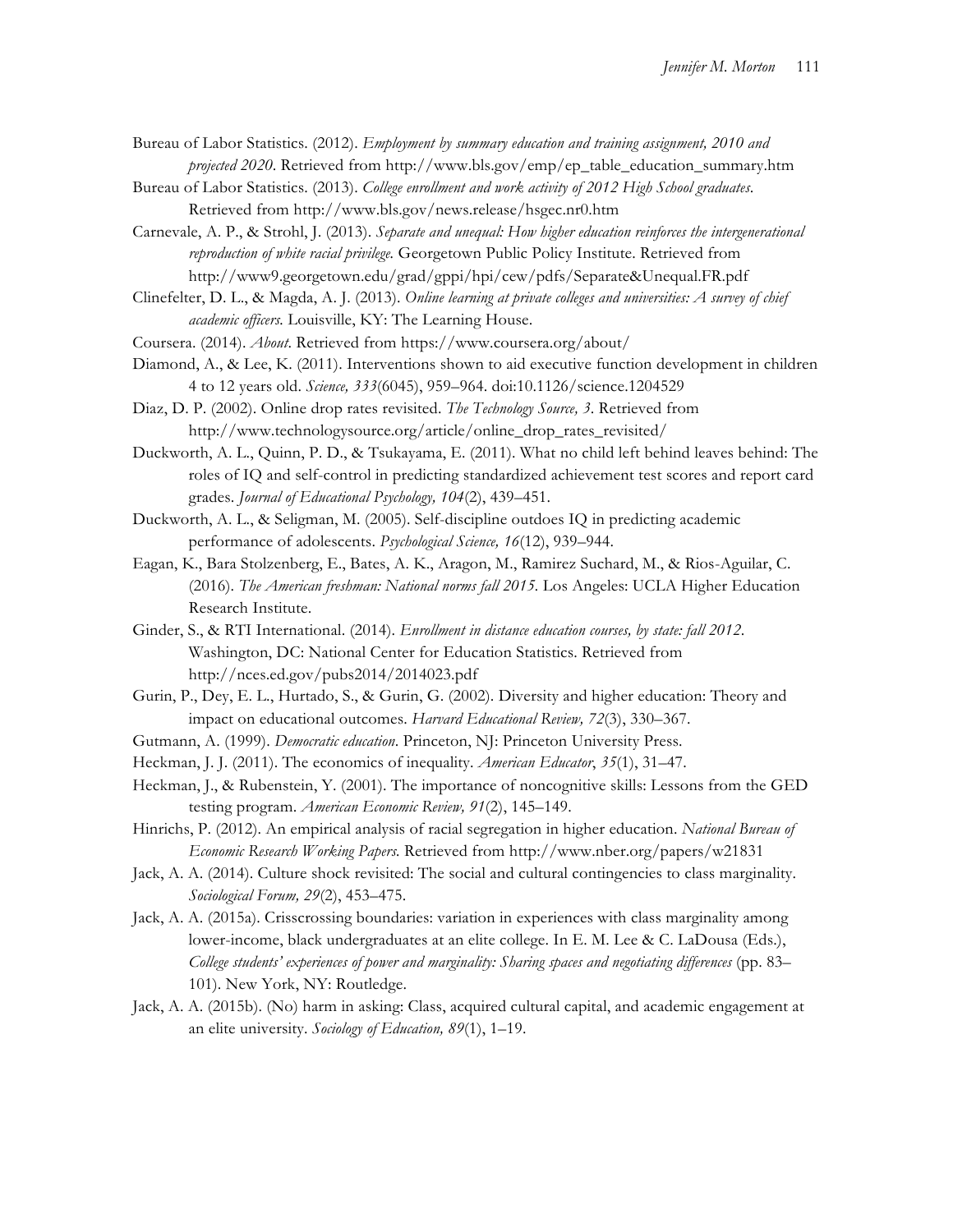- Jamrisko, M., & Kolet, I. (2012, August 15th). Cost of college degree in US soars 12 fold: Chart of the day. *Bloomberg News*. Retrieved from http://www.bloomberg.com/news/articles/2012-08- 15/cost-of-college-degree-in-u-s-soars-12-fold-chart-of-the-day
- Jordan, K. (2014). Initial trends in enrolment and completion of massive open online courses. *The International Review of Research in Open and Distributed Learning, 15*(1), 134–160. Retrieved from http://www.irrodl.org/index.php/irrodl/article/view/1651/2813
- Labaree, D. F. (2011). Consuming the public school. *Educational Theory, 61*(4), 381–394.
- Lareau, A. (2003). *Unequal childhoods: Class, race, and family life*. Berkeley: University of California Press.
- Mill, J. S. (2011). Inaugural address delivered to the University of St. Andrews, Feb. 1st, 1867. In S. M. Cahn (Ed.), *Classic and contemporary readings in the philosophy of education* (pp. 185–210). New York, NY: Oxford University Press.
- Morton, J. M. (2011). The non-cognitive challenge to a liberal egalitarian education. *Theory and Research in Education, 9*(3), 233–250.
- Morton, J. M. (2013). Cultural code-switching: Straddling the achievement gap. *Journal of Political Philosophy*, *22*(3), 259–281.
- National Telecommunications and Information Administration, & Economics and Statistics Administration. (2013). *Exploring the digital nation: America's emerging online experience*. Retrieved from http://www.ntia.doc.gov/report/2013/exploring-digital-nation-americas-emergingonline-experience
- Office of Postsecondary Education. (2012). *2011–2012 federal Pell Grant Program end-of-year report*. Retrieved from http://www.ed.gov/finaid/prof/resources/data/ope.html
- Office of the Press Secretary. (2013). *Fact sheet on the President's plan to make college more affordable: A better bargain for the middle class*. Retrieved from http://www.whitehouse.gov/the-pressoffice/2013/08/22/fact-sheet-president-s-plan-make-college-more-affordable-better-bargain-
- Orfield, G., Bachmeier, M. D., James, D. R., & Eitle, T. (1997). Deepening segregation in American public schools: A special report from the Harvard Project on School Desegregation. *Equity and Excellence in Education, 30*(2), 5–24.
- Orfield, G., Kucsera, J., & Siegel-Hawley, G. (2012). E pluribus… separation: Deepening double segregation for more students. *Civil Rights Project/Proyecto Derechos Civiles*. Retrieved from https://civilrightsproject.ucla.edu/research/k-12-education/integration-and-diversity/mlknational/e-pluribus...separation-deepening-double-segregation-for-morestudents/orfield\_epluribus\_revised\_omplete\_2012.pdf
- Sallie Mae, & Ipsos Public Affairs. (2013). *How America pays for college 2013*. Retrieved from http://news.salliemae.com/research-tools/america-pays-2013
- Snyder, T. (1993). *120 years of American education: A statistical portrait*. Washington, DC: National Center for Education Statistics.
- Terenzini, P. T., Cabrera, A. F., & Bernal, E. M. (2001). *Swimming against the tide: The poor in american higher education.* New York, NY: College Entrance Examination Board.
- Tinto, V. (2004). Student retention and graduation: Facing the truth, living with the consequences. *Pell Institute for the Study of Opportunity in Higher Education*. Retrieved from http://eric.ed.gov/?id=ED519709